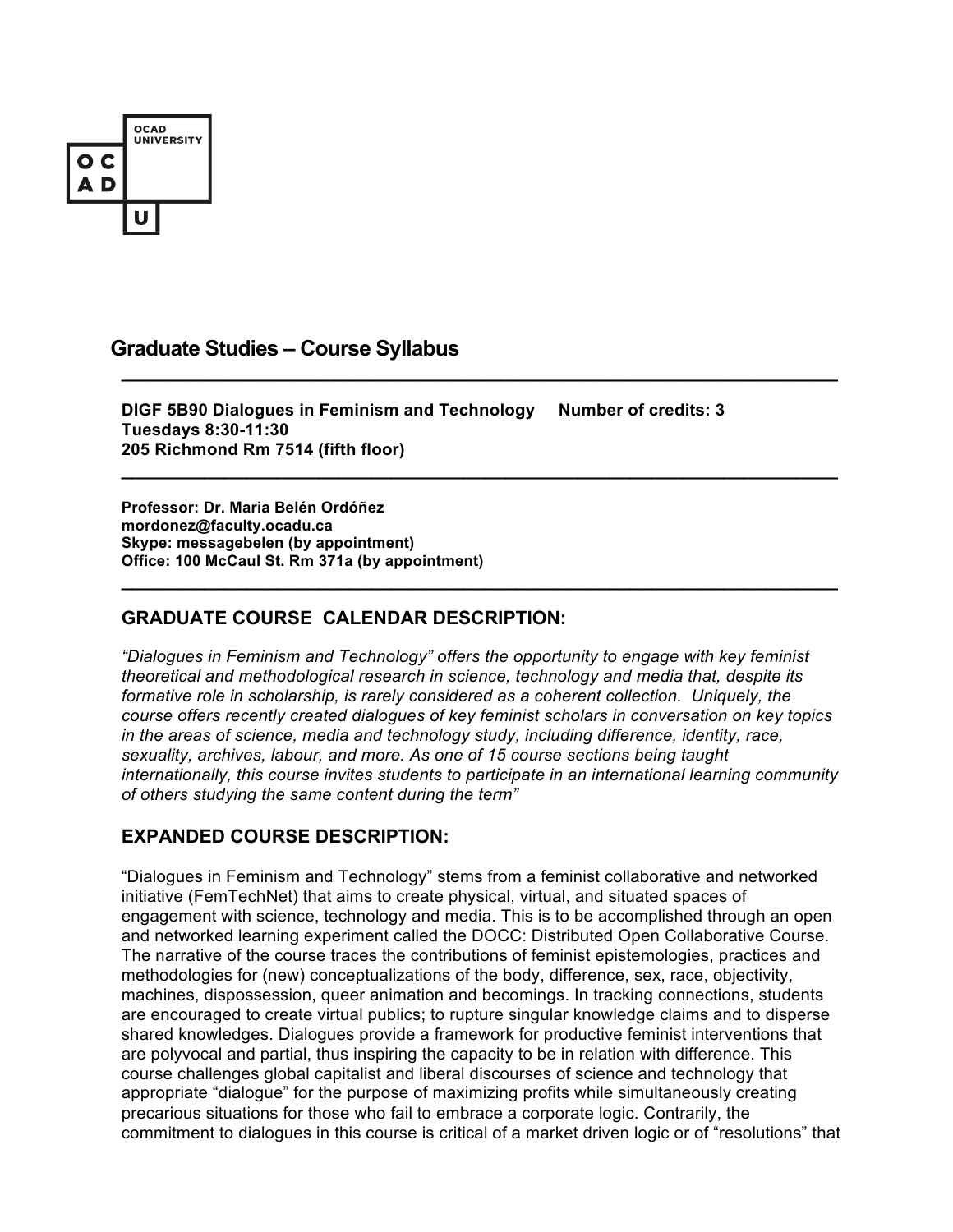silence and expel difference. True dialogues are contingent upon who speaks and who risks speaking, therefore, dialogues are ongoing and without fixed destinations, always connecting and recombining (deliberately and accidently). The aim is not to garnish "results" but rather to keep moving, experimenting and (re)searching in and through networks. Feminist dialogues insist on imagining something other than what we think we know--inspiring potentials, concepts, new methods and practices. We start by paying attention to the potential of relationscapes that may be based on reaching towards and across difference, and we end the course with assemblages that intersect politics, poetics and practices of embodiment in science, media, and technology.

# *ABOUT MARIA-BELÉN ORDÓÑEZ:*

Through unofficial channels of public pleasure, desire, affect and corporeal politics, Maria Belén Ordóñez' research broadly explores alternative sexual citizenships, the destabilization of (hetero)normativity and the formation of publics in mediascapes. Her ethnographic research has been based in Toronto, Montreal, and Vancouver where she engages with the affective impacts of events in disparate locations such as media headlines; queer identified spaces of pleasure and activism, and the contested zones of censorship and regulation. Her research has included the investigation and tracking of affect in Canadian legislative challenges dealing with sex, sexuality and morality. Specifically, the cases of R v. Sharpe (child pornography), R v. Bedford (bawdy house laws), the police raid of the Taboo gay strip club (homophobic targeting of young gay strippers) in Montreal and Canadian legislation that raised the age of consent from 14 to 16 years of age. Ordóñez uses feminist methodologies and multi-sited ethnography to think and write about the emergence and undoing of public events. Her most recent research is forthcoming in an edited volume, Reworking Postcolonialism: Globalization, Labour and Rights (2015). Belén Ordóñez' chapter is on media circuits of power, desire and labour as a rhizomatic *event* in a globalized context, vis-a-vis the political undoing of the former director of the International Monetary Fund, Dominique Strauss-Khan.

# **LEARNING OBJECTIVES AND OUTCOMES:**

In conversation with a larger community of FemTechNet scholars, artists, students and activists, this course supports student's interest in feminist analysis for critical engagements with science and technology. Through close readings of texts; critical writing and exploration; discussions of articles; (video) dialogues; blog design and creative content/posts, students will:

- ! Build and contribute to feminist knowledges and perspectives
- ! Develop embodied narratives that are situated in local experience
- ! Consider and apply feminist theories to science, technology and art practice
- ! Explore dialogical and digital forums as methodologies for articulating feminist theoretical terms and ideas
- ! Acquire critical feminist perspectives that facilitate nuanced understandings of the operations of (global) power
- ! Build feminist digital archives through work with online feminist networks

# **COURSE WEBSITES:**

FemTechNet Commons: FemTechNet.org Twitter: #FemTechNet #DOCC14 Facebook: https://www.facebook.com/groups/FemTechNet/ and Page: https://www.facebook.com/FemTechNet Canvas: https://canvas.ocadu.ca/ Student Blogs Facebook Closed Group (Media Container)*: DOCC 2014\_OCAD and Penn State Dialogues and Difference*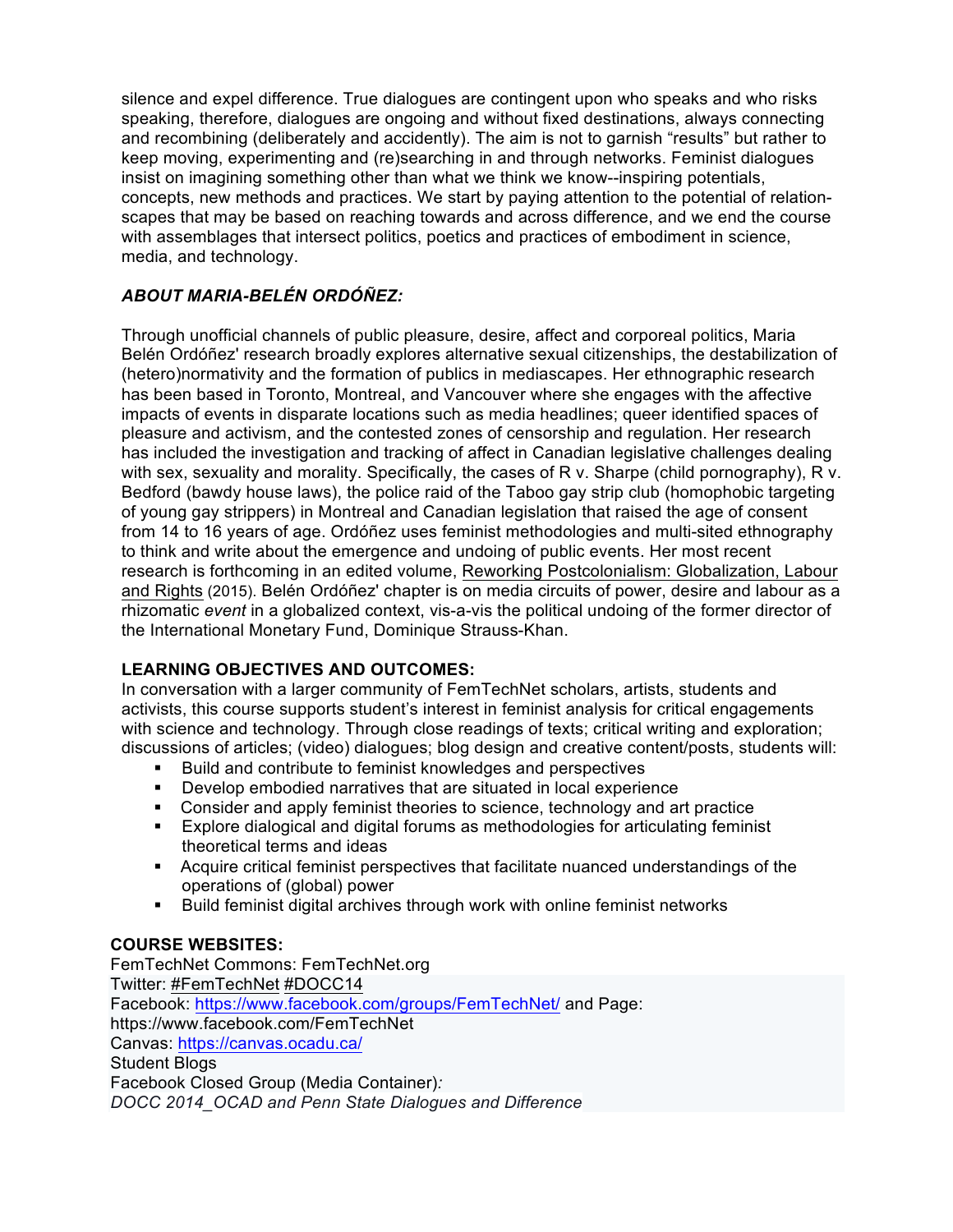# **TEACHING METHODS AND DELIVERY:**

This graduate seminar is based on a collaborative model of learning which entails active class participation and preparation of weekly readings and blog entries. Students will need to browse (follow) the blogs of class peers and consider blog content for class discussions. The professor, Maria Belén, will browse and read student blogs; facilitate and structure class discussions and provide a weekly framework based on the readings.

**OOOH - online open office hours,** will begin the week of Sept. 22 with a 10-week run on the FemTechNet.org website. Office hours will facilitate interaction with students and faculty across FemTechNet. This forum will serve as an online space to discuss DOCC course video dialogue themes.

## **COURSE ASSIGNMENTS:**

1. **Dialogue Blogs:** create, develop and maintain a course blog with a partner (weekly submissions).

The blog documents feminist engagement by actively observing everyday life in Toronto. Themes should interweave situated, feminist and queer understandings of difference, combined with the materiality and lived experience of technology and science. The situated context of Toronto serves as a framework in identifying local productions of feminist knowledge, through lived and imagined observations regarding everyday art and cultural practices. Your blog will also illustrate thought process with and alongside your partner; elaboriating upon the understanding of concepts and possible applications. You may be asked to post other class assignments to your blogs. You will need to work with your partner to develop blog content and conversations through a dialogical approach discussed and elaborated upon in-class.

## **Blog entries must address the following:**

-Weekly readings and/or femtechnet video dialogues

-Themes, topics and questions that were discussed in class. Summaries are not necessary, but rather, reflections on what was discussed and where your mind travelled, in conversation and individually, each week.

- Themes/topic/discussion that inspired you when you were out and about. What did you find interesting each week and how might you analyse these points of interest using feminist perspectives? You can observe and write about the same sites and cultural practices, or, you can choose to observe different sites in relation to what your partner shares on the blog.

## **Optional Blog Additions**

You are encouraged to insert any and all forms of expression that you deem relevant and useful to your blog discussions- this includes but is not limited to: public images, graffiti, doodles, videos, photography, animations, text, multiple text, nonsensical text, poems, stories, reflexive journal style entries, links, reviews of all kinds: an exhibit you saw, a film you watched, a (sensational) media story etc. Blog content and conversations can also spill over into the classroom as feminist resources to draw and learn from therefore, you are responsible for browsing your peer's blogs before class. Note that your blog will also be made available to other institutions offering this course and/or in the Femtechnet circuit, unless you indicate otherwise.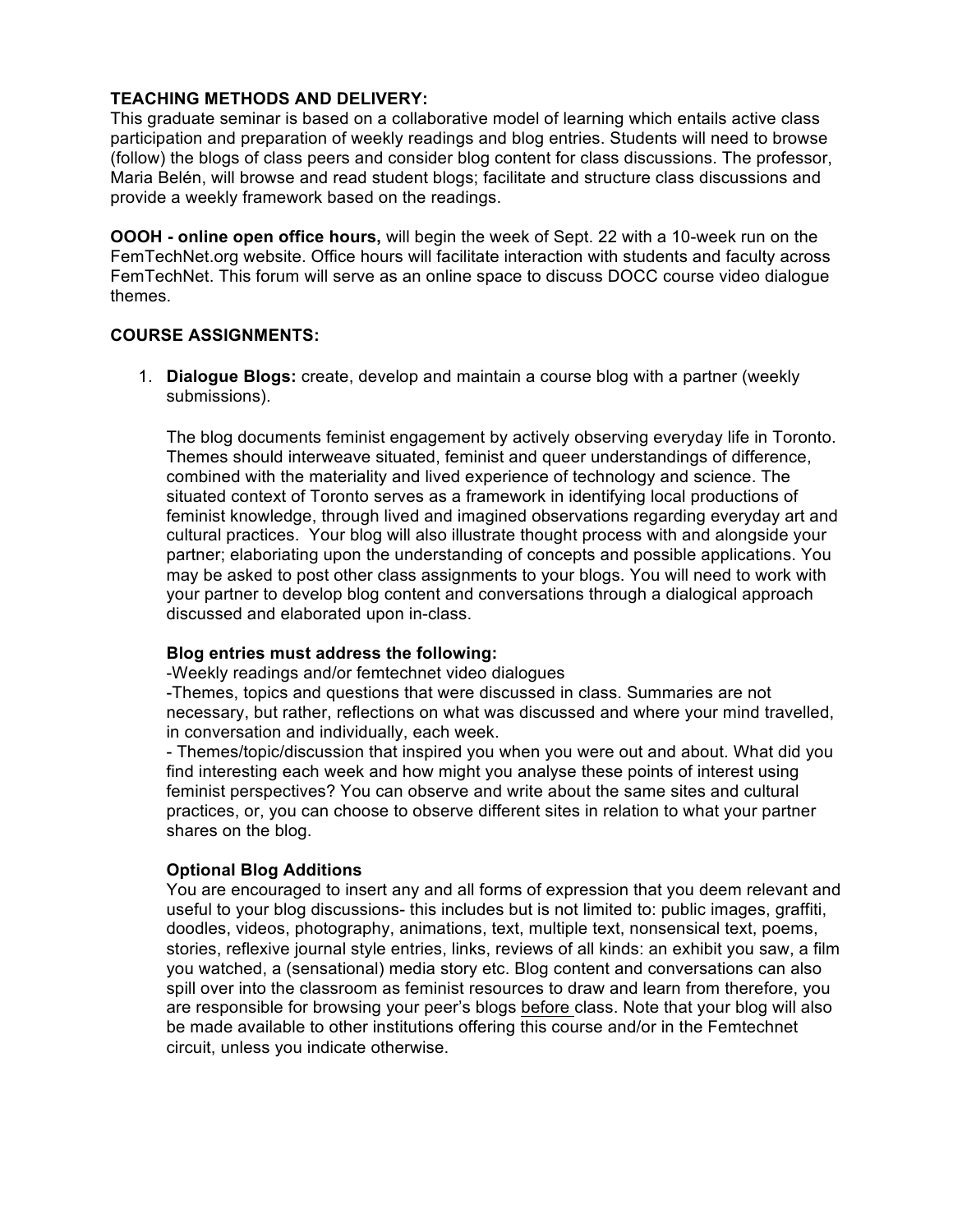### **Constructing your blog**

By the second class, students should have their blogs set up and must provide the rest of the class with their blog url. Preferred blog sites, tips, tools and interfaces may be discussed via Canvas.

Students should write a minimum of 300 Words in their weekly blog.

#### 2. **Class Facilitations of Course Readings and Written report**

**You will sign up to facilitate two readings** and initiate and facilitate two discussions based on key questions. A 500-word report will be submitted based on the question/discussion of one of the facilitations (readings) and posted/submitted in the following class. The facilitator should outline the question/s and the critical observations made about the reading.

#### 3. **Video Creation**

**Students will video record a 12-15 minute conversation about a selected course reading with a peer.** The dialogue must address course themes and integrate questions/comments/critiques. The conversation can revolve around a pre-determined question/s in order to stay within the time limit. The video must be uploaded to Vimeo and/or blog and it must be titled with a key word.

#### 4. **Cross-Class Assignment**s

As part of an ongoing effort to connect simultanous nodal courses, the class will develop a dialogue with Pennsylvania State University (Women's Studies, School of Visual Arts) DOCC course, Professor Karen Keifer-Boyd's class, "Including Difference") in "meet and connect exercises".

#### **Introductions-In-Relation**

This exercise will record and share student "introductions". This entails communicating a selected moment/event in a student's life and considering it in light of, (and through) Erin Manning's reading, "Engenderings: Gender, Politics, Individuation". Introductions will serve to exchange and situate student's life experiences in ongoing online engagements. We will also receive student "introductions" from Penn State via recorded (blog) uploads which will be prepared in connection to a different reading.

#### **Video Dialogue Responses**

Another exercise will entail recording and uploading a short 15-20 min. class conversation in response to the FemTechNet "Difference" Video Dialogue, and then sharing with Penn State University's DOCC course. Video dialogue responses will be exchanged and both classes will be required to comment on each other's responses via blogs.

## 5. **FemTechNet/Online Presence**

Students are required to register on the FemTechNet site (the commons): FemTechNet.org

As the site develops, student efforts to connect and collaborate in discussions with other students enrolled in DOCC 2014 courses will be included in the evaluation criteria of the course.

There is a Facebook FemTechNet page and group to join/ "like" as well as a cross-class FB group that OCADU and Penn State classes will share; it will be used to track/post relevant feminist and/or feminist related media pertaining to course themes.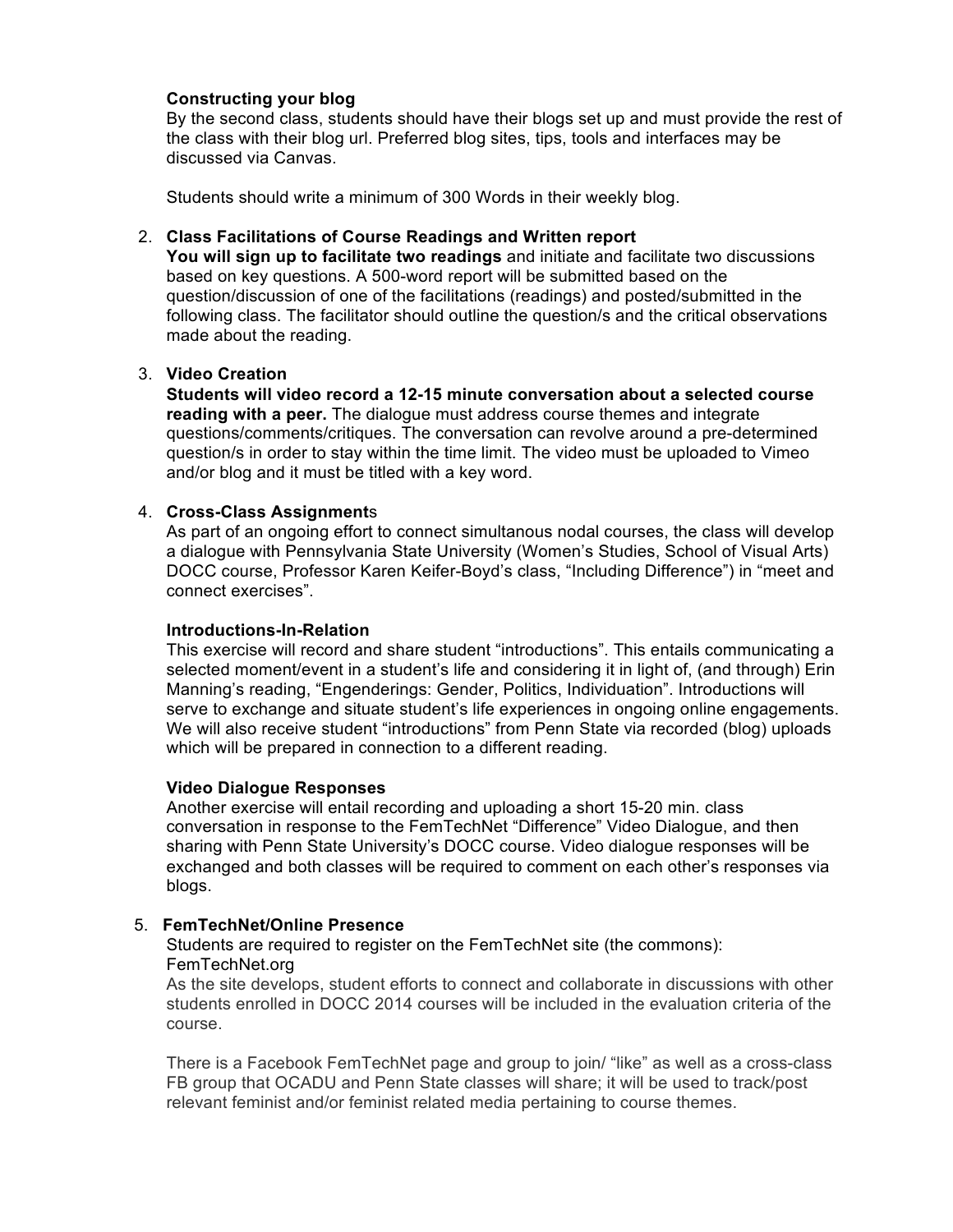#### **\*EVALUATION CRITERIA AND SCHEDULE**

#### **% of Grade Due Dates**

#### **Class Participation 10%**

is based on: classroom discussions and online presence; timely and appropriate submission of blog posts and assignments; and appreciable endeavours to develop academic learning and collaborative skills.

#### **Cross-Class Assignments 20% Sep. 30/Oct. 7**

There are two cross-class assignments and each one is worth 10%. Students will be evaluated on their level of engagement with the DOCC class at Penn State University (http://cyberhouse.arted.psu.edu/difference/) via video/audiorecordings, as well as blog responses. Emphasis will be placed on student's ability to communicate ideas and on the depth and focused scope of the dialogues that transpire in recordings. The written component of "Introductions" (1100 Words) will be evaluated based on student's ability to clearly outline and elaborate on a concept and/or idea in Erin Manning's

reading and on the ability to connect and integrate these ideas and concepts with a personal life moment/event. How well students integrate these two components (personal/analytical) will determine the final grade. The second assignment pays attention to students ability to engage in a class conversation that responds to the ideas discussed in a Video Dialogue. Recorded conversations will be exchanged with Penn State University's class and students will be expected to post a 500 Word written response about Penn State University's Video Dialogue conversation. The written response should outline any new critical perspectives and questions that were observed. Students will also consider the underlying themes and links between the FTN Video Dialogue and Penn State University's class discussion. The recorded conversation must focus primarily on readings by Shildrick, M'charek and Sandoval.

#### **Video Dialogue 20% Nov. 4**

Evaluation will depend on how the dialogue is framed and organized. Students will need to determine the selection of articles and the possible links between them. Moreover, students will work in pairs and communicate ideas that they determine to be important and relevant to their own research interests/questions. The dialogue will be framed and organized before the video recording so as to create the best possible staging for the conversation. Students can choose how they will communicate their ideas (i.e interview form, casual conversation, thematic staging for effect, etc.).

#### **Weekly Collaborative Blogs 1988 30% Dec. 2**

The blog submissions are part of an ongoing class response to the material but also to what the course material inspires. This is an opportunity to highlight and develop the potential connections between course content and student's everyday life in Toronto. Students will be evaluated based on the curation of their blogs and also on how the overall course themes are engaged, thus students are encouraged to include diverse digital forms (i.e images, sound, video, etc.) that best illustrate their overall questions and observations. The point is not to summarize course material but rather to develop a voice and a style alongside the course readings.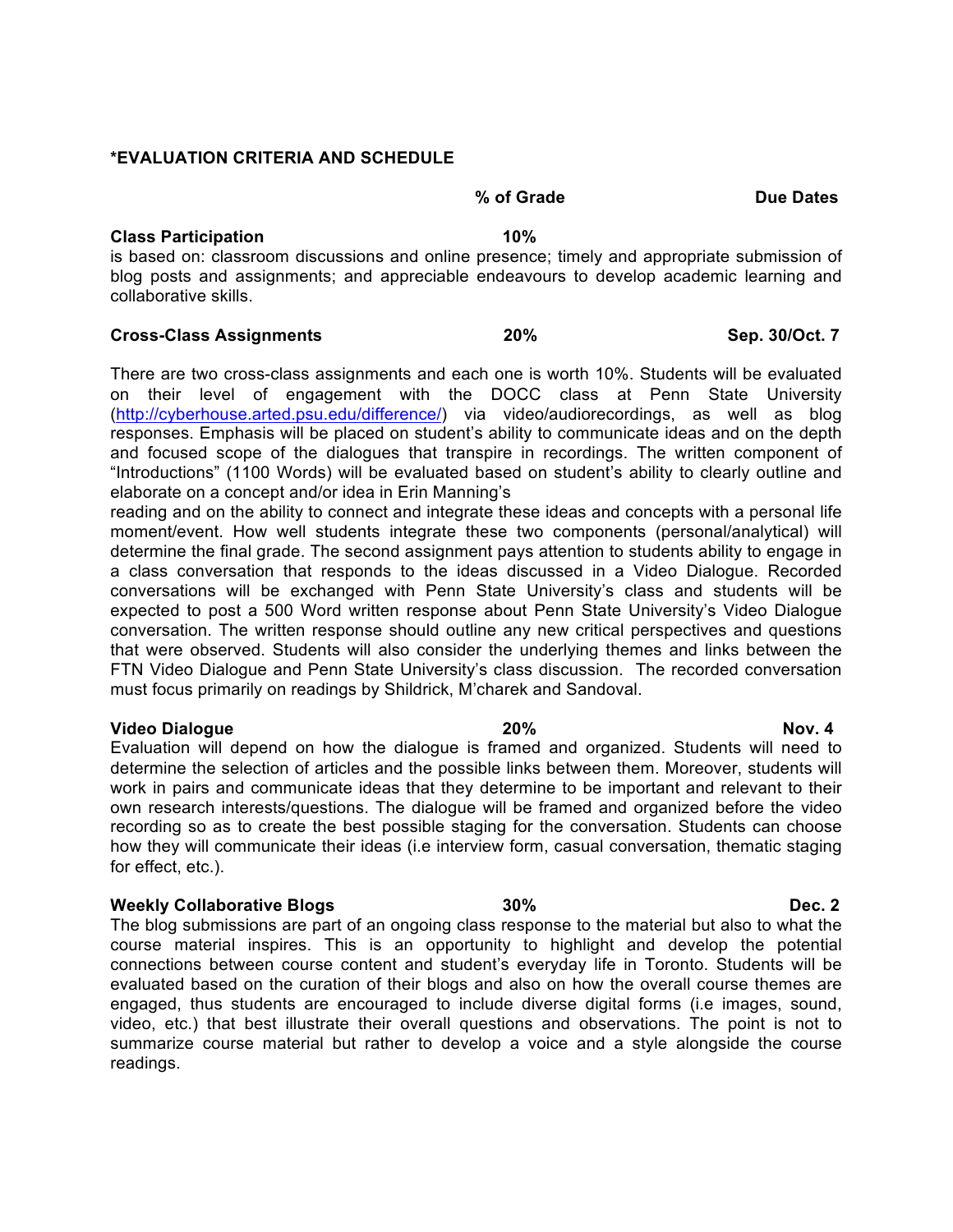#### **Class facilitation of two articles and written report of one faciliation (500 Word Blog post) 15% \_\_\_\_\_ (sign up)**

Student led class facilitations aim to generate discussion through well-considered and prepared questions. Students will critically focus on one aspect of the readings being facilitated and offer selected key observations tied to proposed key questions; the 500 Word written report will highlight key observations and questions. Students will also need to construct a discussion framework (i.e. propose working in pairs to answer a question, an activity that stresses some aspect of the article) that is deemed most suitable for generating discussion and class engagement.

#### **FemTechNet Online Presence 5%**

In addition to maintaing a weekly blog, students are expected to navigate and engage the FemTechNet web site. There will be a number of invitations to participate and students are encouraged to contribute to online discussions. This also includes sharing, tracking and observing media with Penn State University's DOCC class, via posts to the FaceBook group: "DOCC 2014\_OCAD and Penn State Dialogues and Difference".

\*Further details reagrding all assignments are posted on Canvas (please see "Assignments").

# **GRADING SCHEME:**

The following grades are used at the graduate level:

- A+ 95-100
- A 85-94
- A 80-84
- B+ 75-79
- B 70-74
- C 60-69
- F 0-59
- P Pass (Summer Off-Campus Only)\*
- I Incomplete\*\*
- W Withdrawn without Academic Penalty

\*A grade of P is not used in grade point average (GPA) calculations.

\*\*Incomplete work must be completed no later than the end of the following term.

Please note that as per Section 5.3 of the Graduate Studies General Policies, students in graduate programs are required to maintain a cumulative grade point average (CGPA) of at least 75% (B+).

## **REQUIRED TEXTS:**

All articles will be available through **Course Reserves** on Canvas.

## **REQUIRED RESOURCES:**

It is recommended that students bring laptops to class. Ongoing access to the internet is required.

**Advance preparation: Students must reasearch blog platforms and select one for the course. Students must also be prepared to start blogging in the second week of class. Some Suggestions:**

 **"Five Best Blogging Platforms": http://lifehacker.com/5568092/five-best- blogging-platforms**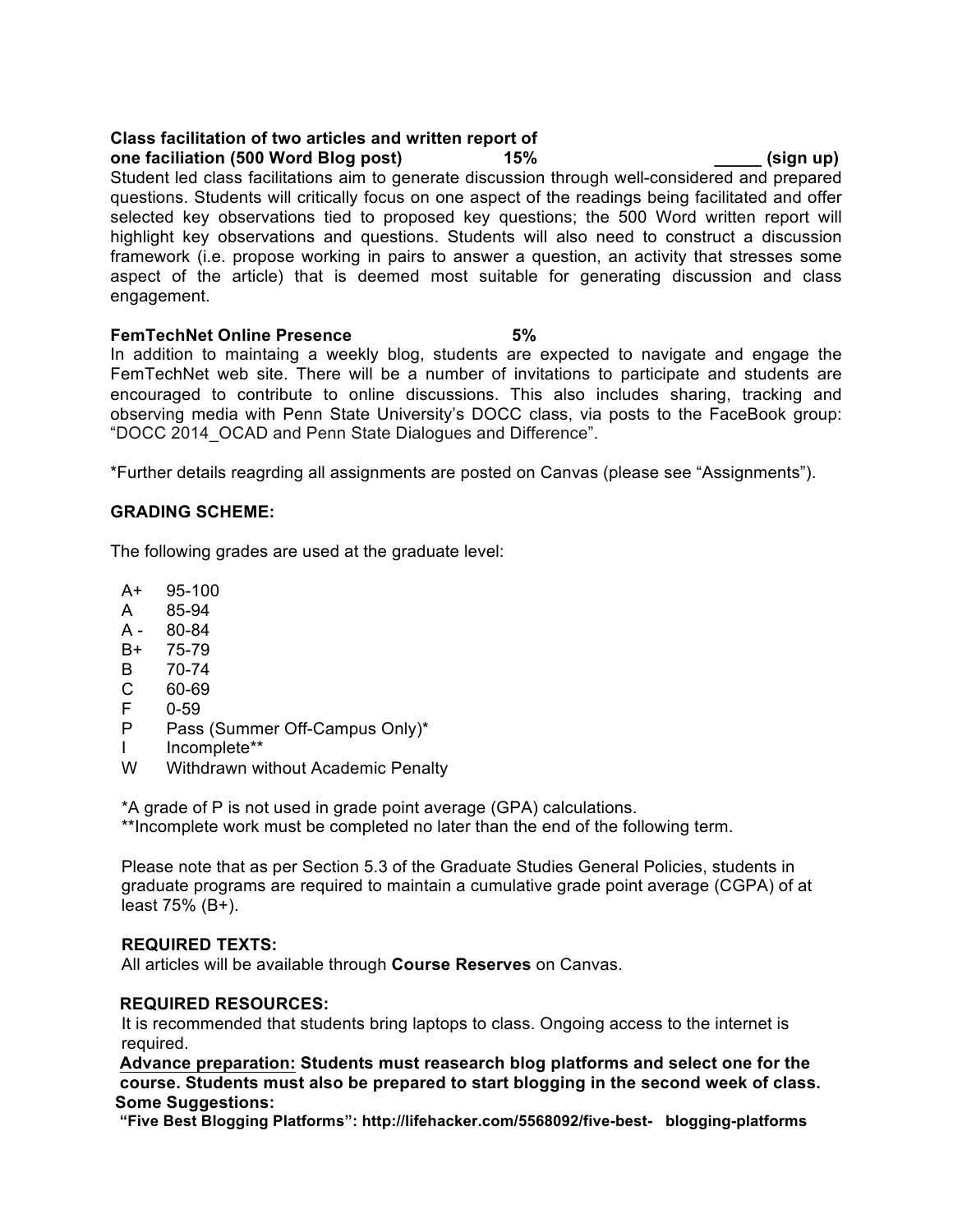**"Top Ten Free Online Blogging Platforms": http://sixrevisions.com/tools/top-free-online-blogging**

# **WEEKLY READINGS/SCHEDULE:**

### **Week 1**

Sept. 9: Introductions Overview of course and FemTechNet Discussion: MOOC (Massive Open Online Course) vs. DOCC (Distributed Open Collaborative Course)

> Juhasz, A. & Balsamo, A. "An Idea Whose Time is Here: FemTechNet – A Distributed Online Collaborative Course (DOCC). *Ada: a Journal of Gender, New Media, and Technology, No. 1*. 2012

## **Week 2**

Sept. 16: Manning, Erin "Engenderings: Gender, Politics, Individuation" in Politics of Touch: Sense, Movement, Sovereignty. pp. 84-109. Minneapolis and London: University of Minnesota Press, 2007.

> Online guest facilitator/discussant, Professor Karen Keifer-Boyd (http://www.personal.psu.edu/ktk2/) of Art Education and Women's Studies, School of Visual Arts, at Penn State University will join the last hour of class and discuss her forthcoming co-authored chapter *"STEAM Embodied Curricula: Creativity Through Translate-ability, Sense-ability, and Response-ability"* in In F. Bastos & E. Zimmerman, Connecting Creativity Research and Practice in Art Education: Foundations, Pedagogies, and Contemporary Issues. Reston, VA: The National Art Education Association. Forthcoming 2014.

Article will be made available through Canvas and students are expected to read before the class.

*\* In-class time to work on "Introductions" for Karen Keifer-Boyd's Penn State University DOCC class*

# **Week 3 Corporeal Figurations**

Sept. 23: Shohat, Ella " 'Lasers for Ladies': Endo Discourse and the Inscription of Science" in Taboo Memories, Diasporic Voices. pp. 139-165. Durham and London: Dukie University Press, 2006.

> Latour, Bruno "How to Talk about the Body? The Normative Dimensions of Science Studies" in *Body and Society* 10(2-3): 205-229. 2004.

FemTechNet Video Dialogue: Body (Skawennati and Heather Cassils moderated by T.L. Cowan)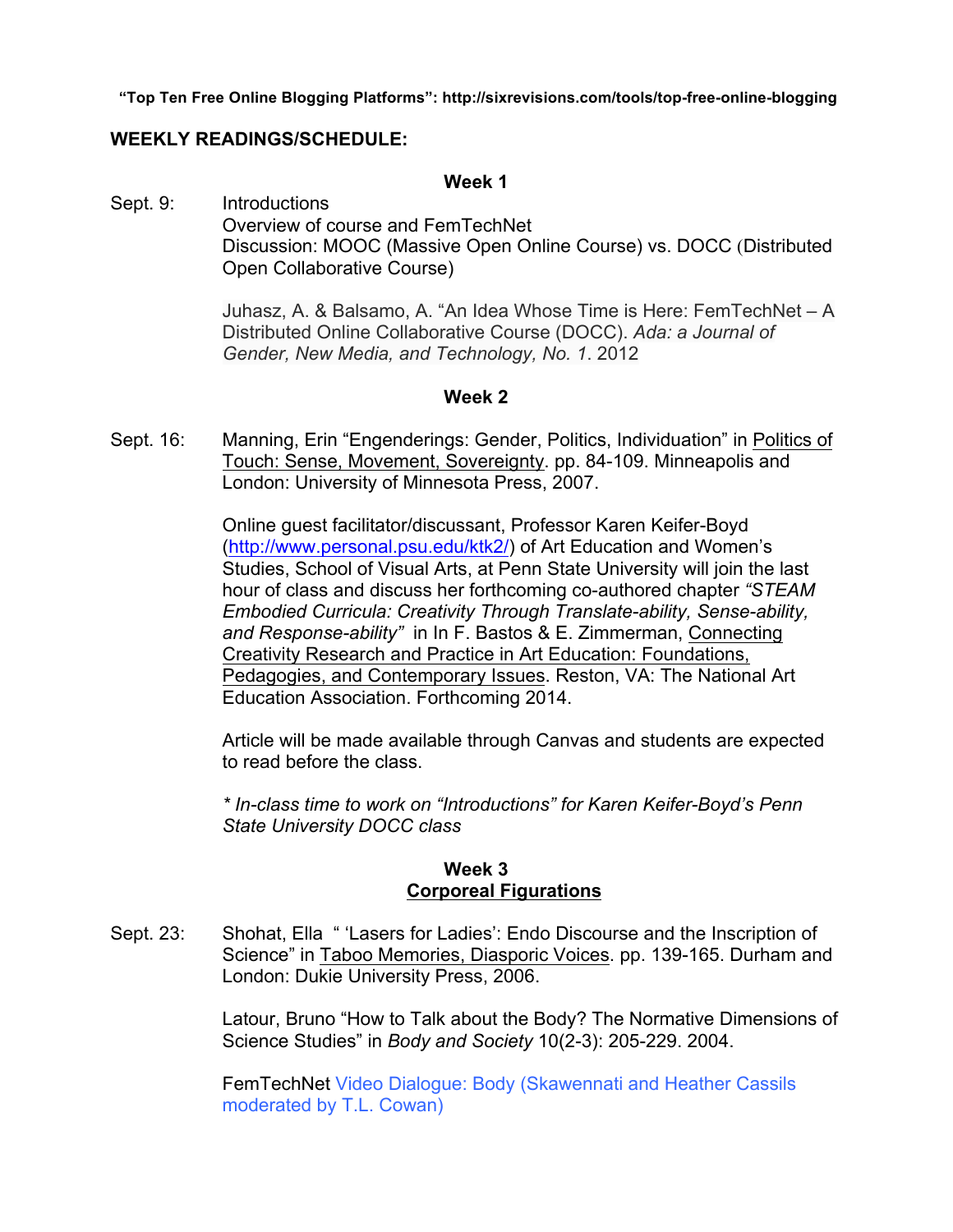# **Week 4 Differences**

Sept. 30: Shildrick, Margrit "The Body Which is Not One: Dealing with Differences" in *Body & Society* 5: 77. 1999.

> M'charek "Fragile Differences, Relational effects: Stories about the Materiality of Race and Sex" in *European Journal of Women's Studies* 17(4) 307-322. 2010.

> **Record in-class "introductions" for Karen Keifer-Boyd's class at Penn State University. Written "introductions" must be posted to Blog by 4pm.**

FemTechNet Video Dialogue: Differences, (Kim Sawchuk and Shu Lea Cheang)

# **Week 5 Race: Feminist Methodologies and Disruptions**

Oct. 7: Sandoval, Chela "U.S. Third World Feminism- Differential Social Movement I" in Methodology of the Oppressed. Minneapolis: University of Minnesota Press. Theory out of Bounds Volume 18. 2000. Pp. 40-63.

> **Record response to "Difference" Video Dialogue using Shildrick, M'charek and Sandoval. Post to blog and share with Karen Keifer-Boyd's class at Penn State.**

FemTechNet Video Dialogue: Race, (Maria Fernandez and Lisa Nakamura)

**October 13-17: Study Break**

# **Week 6 Sex and the (Techno)Politics and Poetics of Reproduction**

Oct. 21: Martin, Emily The Egg and the Sperm: How Science Has Constructed a Romance Based on Stereotypical Male-Female Roles in *Signs (*April 1991), 16 (3), pg. 485-501.

> Haraway, Donna "Fetus: The Virtual Speculum in the New World Order" in Modest Witness@Second Millennium. FemaleMan**©**Meets\_OncoMouse™: Feminsim and Technoscience. pp. 173-212. New York and London: Routledge, 1997.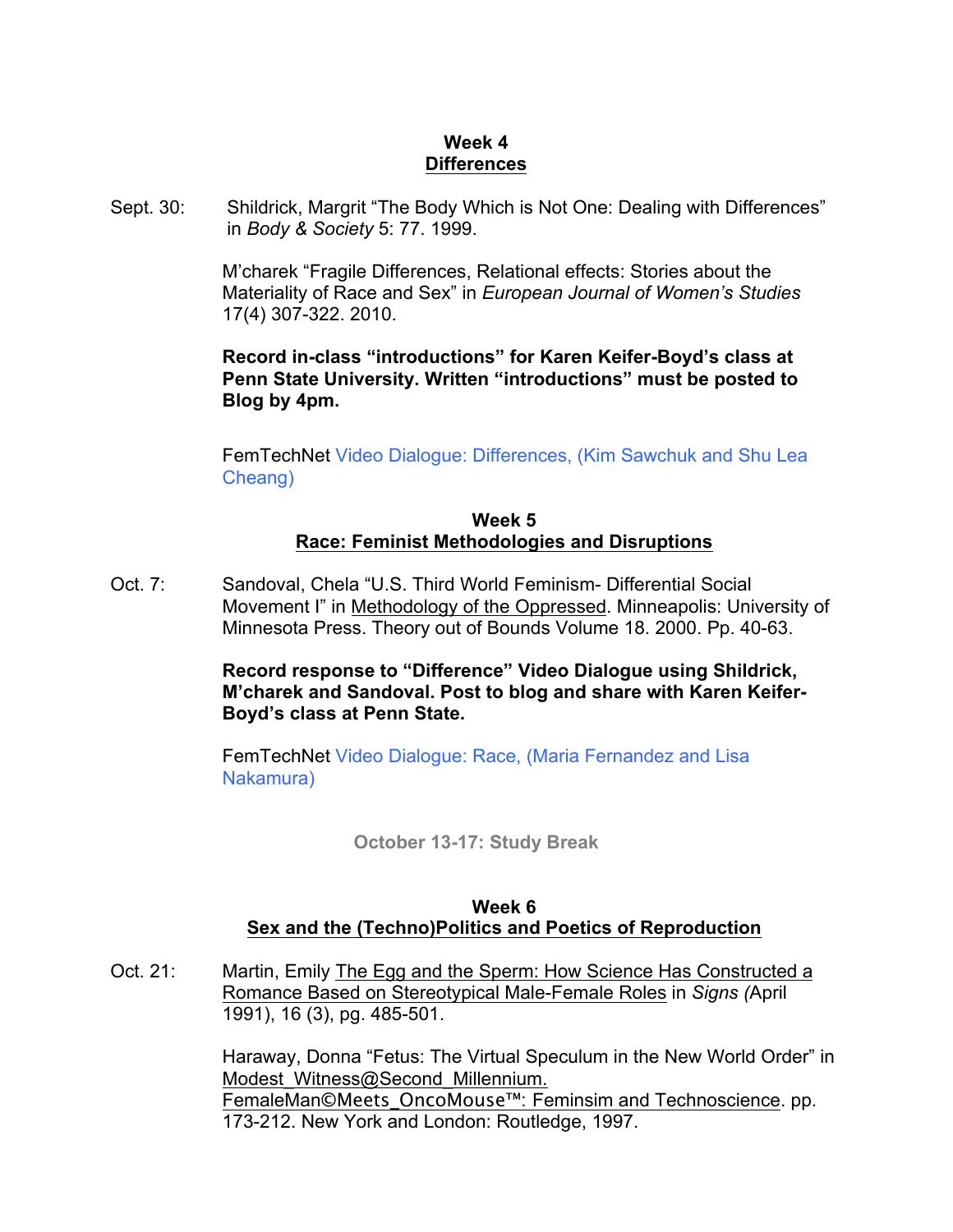SubRosa "Common Knowledge and Political Love" in Tactical Biopolitics: Art, Activism and Technoscience. pp. 221-242. Cambridge, Mass.: MIT Press, 2008.

FemTechNet Video Dialogue: Sexuality, (Faith Wilding and Julie Levin Russo)

# **Week 7 Feminist Labour in the Virtual**

Oct. 28: Ong, Aiwa "Neoliberalism as a Mobile Technology" in Transactions of the Institute of British Geographers, New Series, Vol. 32, No. 1. Jan.,2007. pp. 3-8

> Terranova, Tiziana "Free labour: Producing culture for the digital economy" in *Social Text*, 18(2):33-58. 2000.

# **Week 8 Feminist Epistemologies, Practices, and the Expansion of "Objectivity"**

Nov. 4: Harding, Sandra "After Absolute Neutrality: Expanding 'Science'" in Feminist Science Studies: A New Generation pp. 291-320. Eds. Maralee Mayberry, Banu Subramaniam, Lisa H. Weasel. New York: Routledge, 2001.

# **Video Dialogue Due (uploaded to blog and/or Vimeo's FemTechNet channel**)

# **Week 9 Feminist Machines**

Nov. 11: Haraway, Donna **"**A Manifesto for Cyborgs: Science, Technology, and Socialist-Feminism in the 1980s" in Linda Nicholson (ed.) Feminism/Postmodernism. pp.190-233. New York and London: Routledge, 1990.

> Cooper, Melinda "Preempting Emergence: The Biological Turn in the War on Terror" in Melinda Cooper, Life as Surplus: Biotechnology and Capitalism in the Neoliberal Era. pp. 74-100 Seattle and London: University of Washington Press, 2008.

> Halberstam, Judith "Automating gender: postmodern feminism in the age of the intelligent machine" in *Feminist Studies*, 3, 439-60. 1991

> FemTechNet Video Dialogue: Machine (Wendy Chun and Kelly Dobson)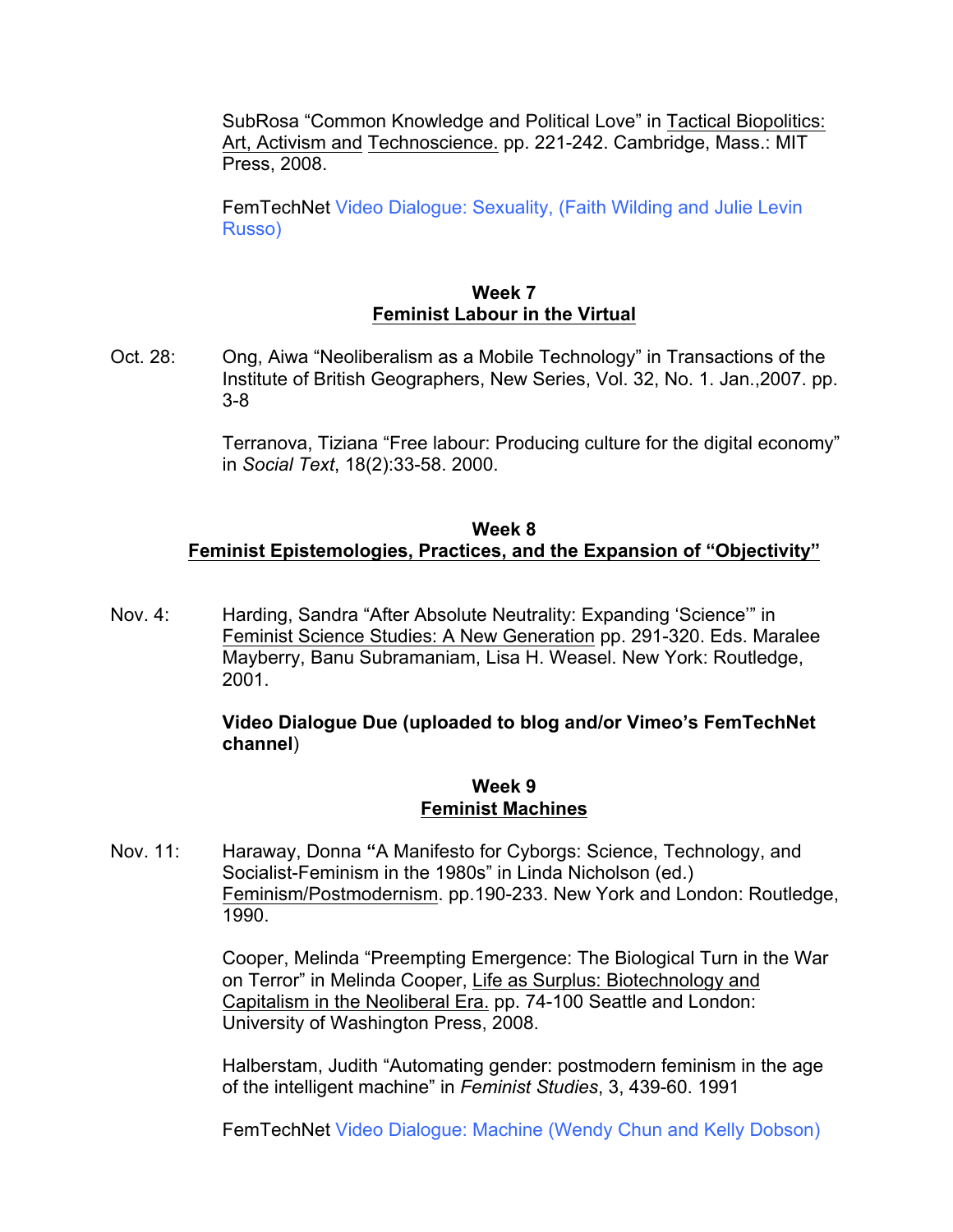# **Week 10 Dispossesion: Situating Feminist Practices**

Nov. 18: Judith Bultler and Athena Athanasiou "Transborder Affective foreclosures and State Racism" in Dispossession: The Performative in the Political. 2013

> FemTechNet Video Dialogue: Place-live stream: (Radhika Gajjala and Sharon Irish)

# **Week 11 Animating Sexuality: Queer Potentials**

Nov. 25: Halberstam, Judith. Animal sociality beyond the hetero/homo binary in *Women & Performance: a journal of feminist theory*. Vol. 20, No. 3, November 2010, 321–331.

> Halberstam, Judith. J. "Animating Revolt and Revolting Animation" in Halberstam, J. The Queer Art of Failure. pp.87-121.Durham and London: Duke University Press. 2011.

Barad, Karen. "Nature's Queer Performativity" in *Qui Parle: Critical Humanities and Social Sciences.* Vol. 19(2):121-158, Spring/Summer 2011.

# **Week 12 Becomings**

Dec. 2: Beatriz DaCosta "Reaching the limit: When Art becomes Science" in Tactical Biopolitics: Art, Activism and Technoscience. Beatriz da Costa and Kavita Philip (eds.). pp. 365-382. Cambridge, Mass.: MIT Press, 2008.

> Haraway, Donna "Sowing Worlds: A Seed Bag for Terraforming with Earth Others" in Margaret Grebowicz and Helen Merrick Beyond the Cyborg: Adventures with Donna Haraway. pp. 137-146. New York: Columbia University Press, 2013

Myers, Natasha "Sensing Botanical Sensoria: A Kriya for Cultivating Your Inner Plant" In Centre for Imaginative Ethnography (digital). 2014.

FemTechNet Video Dialogue: Transformation (Catherine Lord, Donna Haraway about the legacy of Beatriz DaCosta

# **Blogs Due by 4 p.m.**